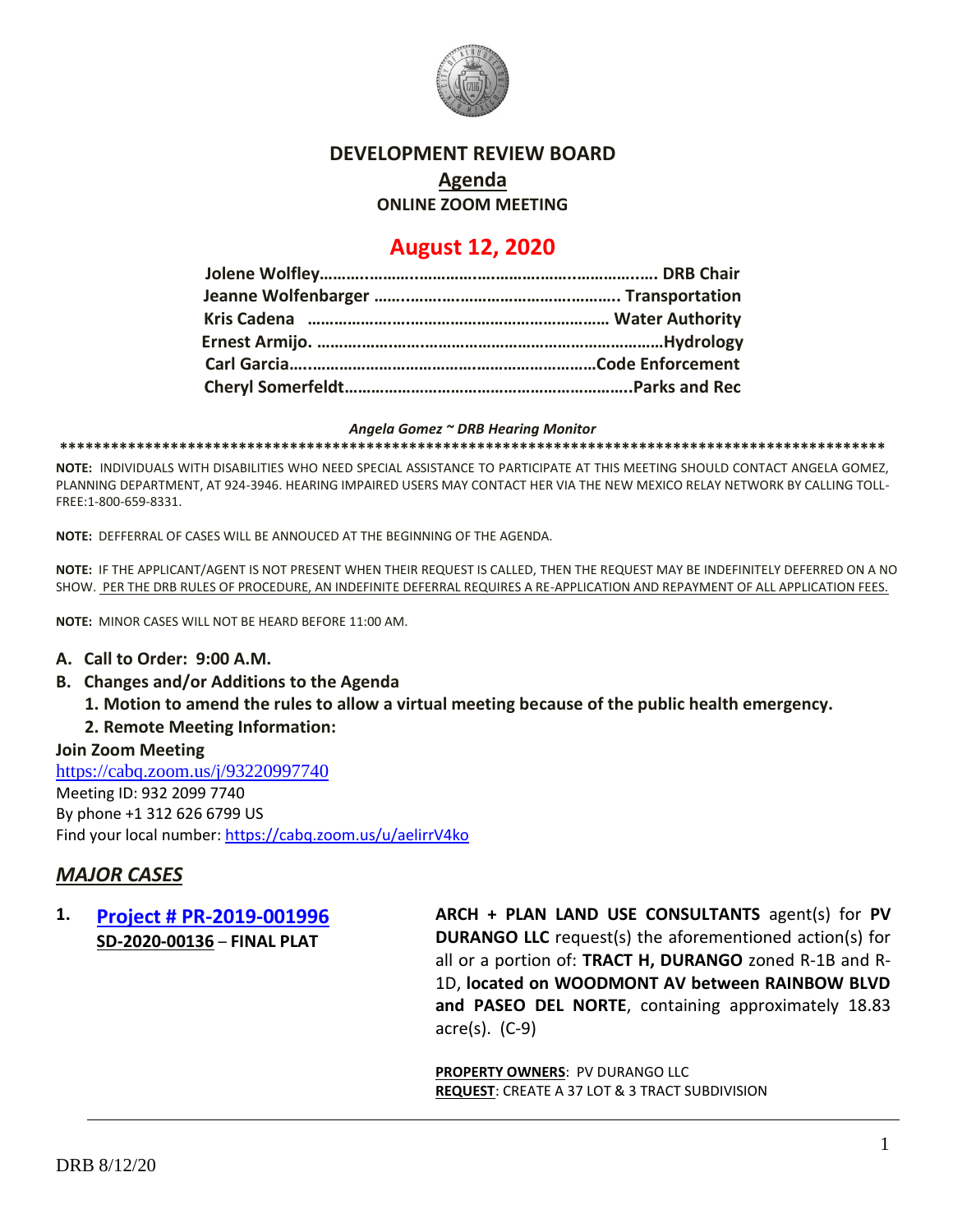**2**. **[Project # PR-2020-003259](http://data.cabq.gov/government/planning/DRB/PR-2020-003259/DRB%20Submittals/PR-2020-003259_Feb_12_2020/Application/) SI-2020-00016 – SITE PLAN**

**JEREMY SHELTON for DEKKER, PERICH, SABATINI** agent(s) for **PRESBYTERIAN HEALTHCARE SERVICES** request(s) the aforementioned action(s) for all or a portion of: **TRACT 1-A-1-A PLAT OF TRACTS 1-A-1-A & 1-A-1-B HONEYWELL SITE,** zoned NR-LM, located at **9201 SAN MATEO BLVD NE between SAN MATEO BLVD NE and SAN DIEGO AVE NE**, containing approximately 59.696 acre(s). (B-17) *[Deferred from 2/12/20, 3/4/20, 4/8/20, 4/22/20, 4/29/20, 5/6/20, 5/13/20]*

**PROPERTY OWNERS**: HONEYWELL INTERNATIONAL INC C/O ALTUS GROUP US **REQUEST**: SITE PLAN DRB

\*\* **APPLICANT HAS REQUESTED A DEFERRAL TO SEPTEMBER 16, 2020.**

#### *MINOR CASES*

| 3. | PR-2020-003420<br>SD-2020-00143 - PRELIMINARY/FINAL<br><b>PLAT</b><br>(sketch 3/4/20) | $CSI - CARTESIAN$ SURVEY'S INC. agent(s) for RED<br><b>SHAMROCK 21, LLC</b> request(s) the aforementioned<br>action(s) for all or a portion of: TRACT A-1, BELLAMAH'S<br>CENTRAL ADDITION zoned MX-H, located at 10415<br>CENTRAL AVE NE between EUBANK BLVD NE and<br><b>ELIZABETH ST NE, containing approximately 2.2806 acre(s).</b><br>$(L-21)$                                                                                                                                                                                                            |
|----|---------------------------------------------------------------------------------------|----------------------------------------------------------------------------------------------------------------------------------------------------------------------------------------------------------------------------------------------------------------------------------------------------------------------------------------------------------------------------------------------------------------------------------------------------------------------------------------------------------------------------------------------------------------|
|    |                                                                                       | <b>PROPERTY OWNERS: RED SHAMROCK 21, LLC</b><br><b>REQUEST: SUBDIVIDE EXISTING TRACT INTO 2 NEW TRACTS</b>                                                                                                                                                                                                                                                                                                                                                                                                                                                     |
| 4. | PR-2020-003461<br>SI-2020-00704 - EPC SITE PLAN FINAL<br><b>SIGN-OFF</b>              | TIERRA WEST, LLC agent(s) for MESA VIEW UNITED<br><b>METHODIST CHURCH</b> request(s) the aforementioned<br>action(s) for all or a portion of: TRACT 27A-1 TAYLOR<br>RANCH REDIV OF TRACTS 27-A INTO TRACTS 27A-1, 27A-2<br>OF THE PLAT OF TRACTS 27-A, S-1,S-2 & S-3 TAYLOR<br>RANCH SITUATE WITHIN SECTIONS 23, 25, & 26 T11N R2E,<br>zoned MX-L, located at 4701 MONTANO RD NW between<br><b>MONTANO RD NW and TAYLOR RANCH RD NW, containing</b><br>approximately 6.8 acre(s). $(E-11 \& E-12)$<br>PROPERTY OWNERS: MESA VIEW UNITED METHODIST CHU INC A NM |
|    |                                                                                       | <b>NON-PROFIT CORP</b><br>REQUEST: FINAL SIGN OFF OF EPC SITE PLAN                                                                                                                                                                                                                                                                                                                                                                                                                                                                                             |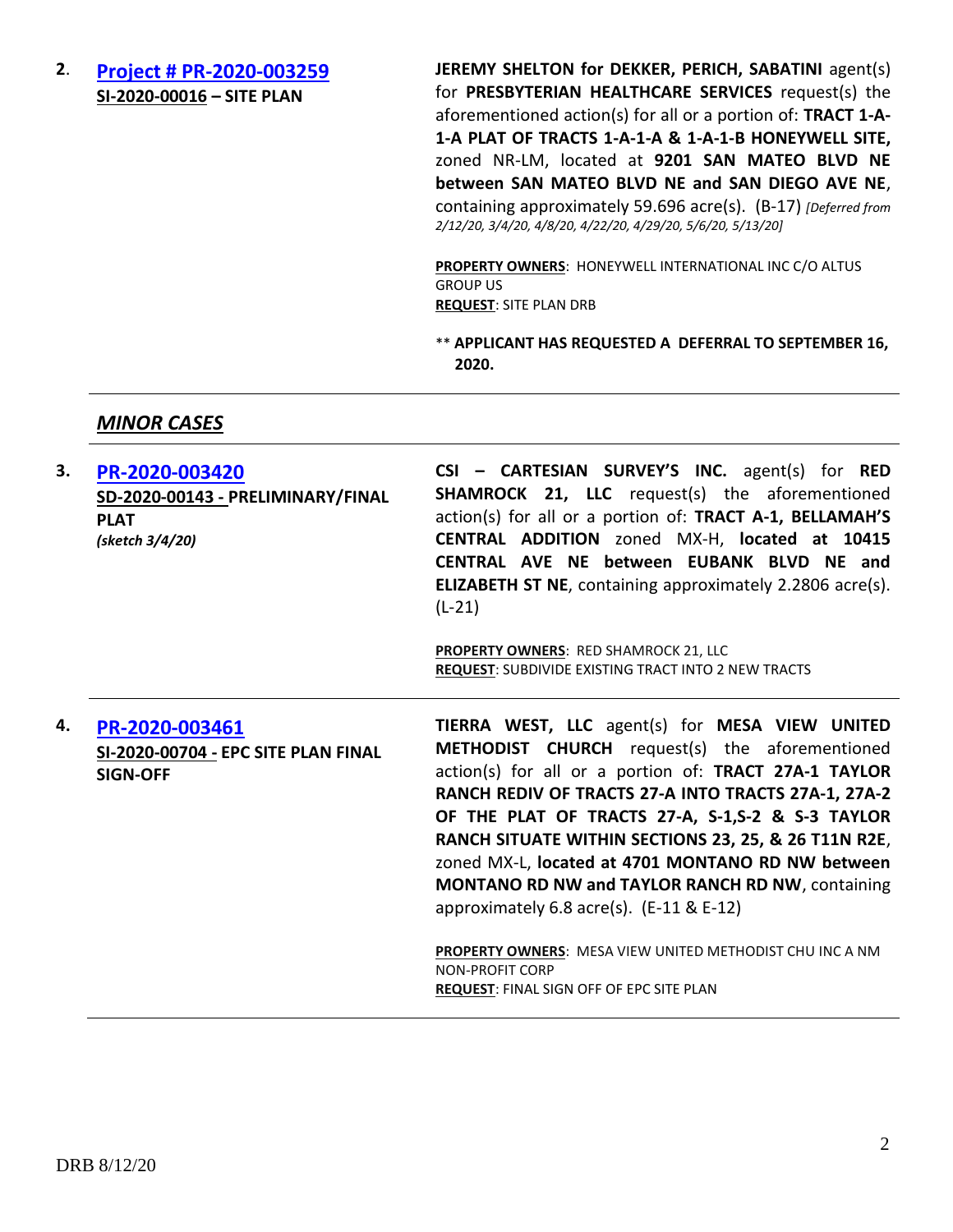| 5. | Project # PR-2019-001985<br>SD-2020-00117 - PRELIMINARY/FINAL<br><b>PLAT</b><br>(Sketch Plat 1/23/19)                                                                  | ARCH + PLAN LAND USE CONSULTANTS agent(s) for DIEGO<br>AND ARMANDO SEDILLO request(s) the aforementioned<br>action(s) for all or a portion of: TRACTS 7, 8 & 9 BLOCK 6,<br>LEWIS & SIMONDS ADDITION, zoned R-1A, located at 806,<br>808, 812 ARNO SE between SANTA FE AVE and PACIFIC<br>AVE, containing approximately 0.40 acre(s). (K-14) [Deferred<br>from 7/8/20, 7/29/20]<br>PROPERTY OWNERS: DIEGO AND ARMANDO SEDILLO<br>REQUEST: LOT CONSOLIDATION FOR 3 LOTS INTO 2 LOT                                                                      |
|----|------------------------------------------------------------------------------------------------------------------------------------------------------------------------|-------------------------------------------------------------------------------------------------------------------------------------------------------------------------------------------------------------------------------------------------------------------------------------------------------------------------------------------------------------------------------------------------------------------------------------------------------------------------------------------------------------------------------------------------------|
| 6. | <b>Project # PR-2019-002607</b><br>SD-2020-00026 - PRELIMINARY/FINAL<br><b>PLAT</b><br>SD-2020-00107 - VACATION OF PRIVATE<br><b>EASEMENT</b><br>(Sketch Plat 7/17/19) | ARCH+ PLAN LAND USE CONSULTANTS agent(s) for JOHN<br><b>O. PEARSON</b> request(s) the aforementioned action(s) for all<br>or a portion of: LOT 8-B PLAT OF LOTS 8-A & 8-B UNIT 1<br>ALVARADO GARDENS CONT 0.8967 AC, zoned R-A, located<br>on RIO GRANDE BLVD between ARTESANOS CT and<br><b>CAMPBELL RD</b> , containing approximately 0.8967 acre(s).<br>(G-13) [Deferred from 1/29/20, 2/26/20, 4/8/20, 5/20/20, 7/8/20, 7/29/20]<br><b>PROPERTY OWNERS: JOHN D PEARSON</b><br><b>REQUEST: CREATE 2 LOTS FROM 1 EXISTING LOT</b>                   |
| 7. | PR-2020-003626<br>SD-2020-00130 - PRELIMINARY/FINAL<br><b>PLAT</b><br>(Sketch Plat 4/22/20)                                                                            | ARCH + PLAN LAND USE CONSULTANTS agent(s) for JULIAN<br>& SUSANA CULL request(s) the aforementioned action(s)<br>for all or a portion of: 7A & 7B, VAN CLEAVE ACRES zoned<br>R-A, located at 1540 VAN CLEAVE NW between SAN<br><b>ISIDRO</b><br><b>ST</b><br><b>GRIEGOS LATERAL,</b><br>and<br>containing<br>approximately 0.8233 acre(s). (G-13) [Deferred from 7/15/20,<br>7/29/20]<br>PROPERTY OWNERS: JULIAN & SUSANA CULL<br><b>REQUEST: LOT LINE ADJUSTMENT BETWEEN 2 EXITING LOTS</b>                                                          |
| 8. | Project # PR-2019-002332<br>SD-2020-00085 - PRELIMINARY/FINAL<br><b>PLAT</b><br>VA-2020-00224 - DPM WAIVER<br>(Sketch Plat 1/15/20)                                    | ARCH + PLAN LAND USE CONSULTANTS & RIO GRANDE<br><b>ENGINEERING</b> agent(s) for <b>JODY MASTERS</b> request(s) the<br>aforementioned action(s) for all or a portion of: MAP 38<br>300-A1, LANDS OF MASTER, BORIN AND MEMMER zoned<br>R-A, located at 2737 CARSON RD NW between MONTOYA<br>ST NW and RIO GRANDE BLVD NW, containing<br>approximately 0.92acre(s). (H-12) {Deferred from 6/10/20, 6/24/20,<br>7/8/20, 7/15/20, 7/22/2, 7/29/20, 8/5/20]<br><b>PROPERTY OWNERS: JODY MASTERS</b><br><b>REQUEST: CREATE 2 LOTS FROM ONE EXISTING LOT</b> |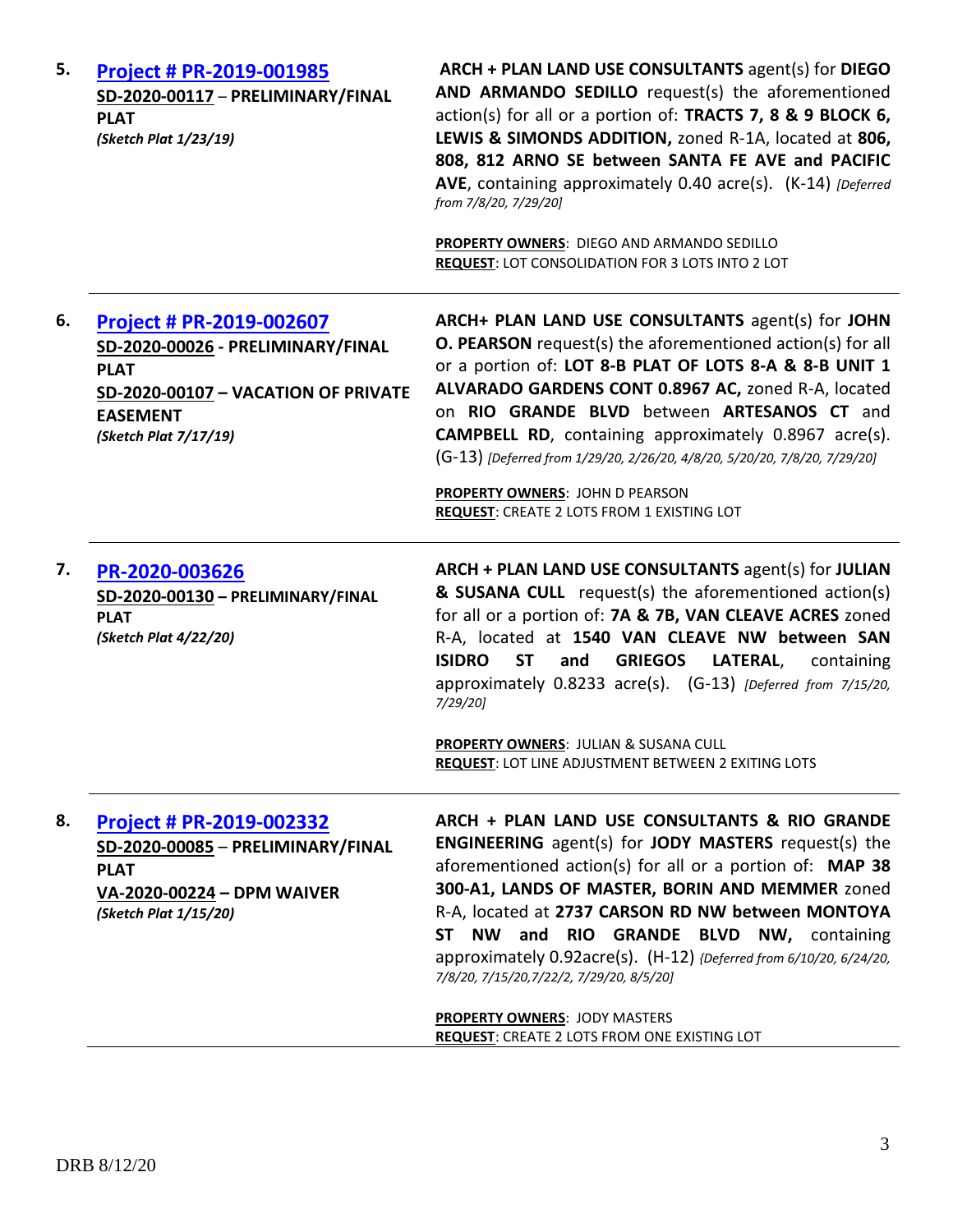| 9.  | Project # PR-2019-002268<br>SD-2020-00110 - PRELIMINARY/FINAL<br><b>PLAT</b><br>(Sketch Plat 12/18/19) | <b>COMMUNITY SCIENCES CORPORATION agent(s) for OUR</b><br><b>LAND LLC</b> request(s) the aforementioned action(s) for all or<br>a portion of: LOT A-4, LANDS OF MICHAEL J. SNOW AND<br>ELIZABETH T. SNOW, zoned R-A, located at 2945 TRELLIS<br>DR. NW between DECKER RD NW and CAMPBELL RD NW,<br>containing approximately 0.8301 acre(s). (G-12) [Deferred from<br>7/8/20, 7/22/20, 7/29/20, 8/5/20]                                                                        |
|-----|--------------------------------------------------------------------------------------------------------|-------------------------------------------------------------------------------------------------------------------------------------------------------------------------------------------------------------------------------------------------------------------------------------------------------------------------------------------------------------------------------------------------------------------------------------------------------------------------------|
|     |                                                                                                        | <b>PROPERTY OWNERS: OUR LAND LLC</b><br>REQUEST: DIVIDE ONE EXISTING LOT INTO 3 NEW LOTS, GRANT<br><b>EASEMENTS</b>                                                                                                                                                                                                                                                                                                                                                           |
| 10. | PR-2020-004049<br>SD-2020-00121-PRELIMINARY/FINAL<br><b>PLAT</b>                                       | ALDRICH LAND SURVEYING agent(s) for WESTERN TRAIL<br>COMMON,<br><b>GRAYLAND CORPORATION</b><br><b>TENANCY IN</b><br>request(s) the aforementioned action(s) for all or a portion<br>of: TRACTS A-2, LAVA TRAILS, zoned MX-L, located at<br>WESTERN TRAIL between SOUTHEAST CORNER OF UNSER<br>and WESTERN TRAIL, containing approximately 5.0236<br>acre(s). (F-10) [Deferred from 7/15/20, 7/29/20]                                                                          |
|     |                                                                                                        | PROPERTY OWNERS: GRAYLAND CORP & J2C LLC & LEE RVT & MESCALL<br>THOMAS J & SPRING FRANK L & ETAL<br>REQUEST: CREATE 2 NEW TRACTS FROM 1 EXISTING TRACTS AND<br>RELOCATE TEMPORARY DRAINAGE EASEMENT                                                                                                                                                                                                                                                                           |
|     | SKETCH PLAT                                                                                            |                                                                                                                                                                                                                                                                                                                                                                                                                                                                               |
| 11. | PR-2019-002663<br>PS-2020-00072 - SKETCH PLAT                                                          | WILSON & COMPANY/BEN ARAGON agent(s) for GROUP II<br>U26VC, LLC request(s) the aforementioned action(s) for all<br>or a portion of: TRACT 1 BLOCK 2 UNIT 26, VOLCANO<br>CLIFFS SUBDIVISION, zoned MX-L, located at 6001 ROSA<br>PARKS NW between KIMICK DR NW and CALLE PLATA RD<br>W, containing approximately 15.7217 acre(s). (C-11)                                                                                                                                       |
|     |                                                                                                        | PROPERTY OWNERS: GROUP II U26VC, LLC<br><b>REQUEST: TRACT REPLAT</b>                                                                                                                                                                                                                                                                                                                                                                                                          |
| 12. | PR-2020-004211<br><b>PS-2020-00070 - SKETCH PLAT</b>                                                   | ARCH + PLAN LAND USE CONSULTANTS agent(s) for<br><b>AMERICUS LLC</b> request(s) the aforementioned action(s) for<br>all or a portion of: TR 2 BULK LAND PLAT TRACTS 1 AND 2<br>THE FOOTHILLS (BEING AREPLAT OF TRACTS N-2 AND N-3-<br>A, TANOAN PROPERTIES; TRACT 18, HIGH DESERT AND A<br>PORTION OF OLD TRAMWAY RIGHT OF WAY), zoned MX-L<br>and PD, located on TRAMWAY BLVD between TENNYSON<br>ST and ACADEMY RD, containing approximately 8.8202<br>$\arccos 0$ . (E-22) |
|     |                                                                                                        | PROPERTY OWNERS: AMERICUS LLC<br>REQUEST: LOT CONSOLIDATION - 3 LOTS INTO 1 LOT                                                                                                                                                                                                                                                                                                                                                                                               |